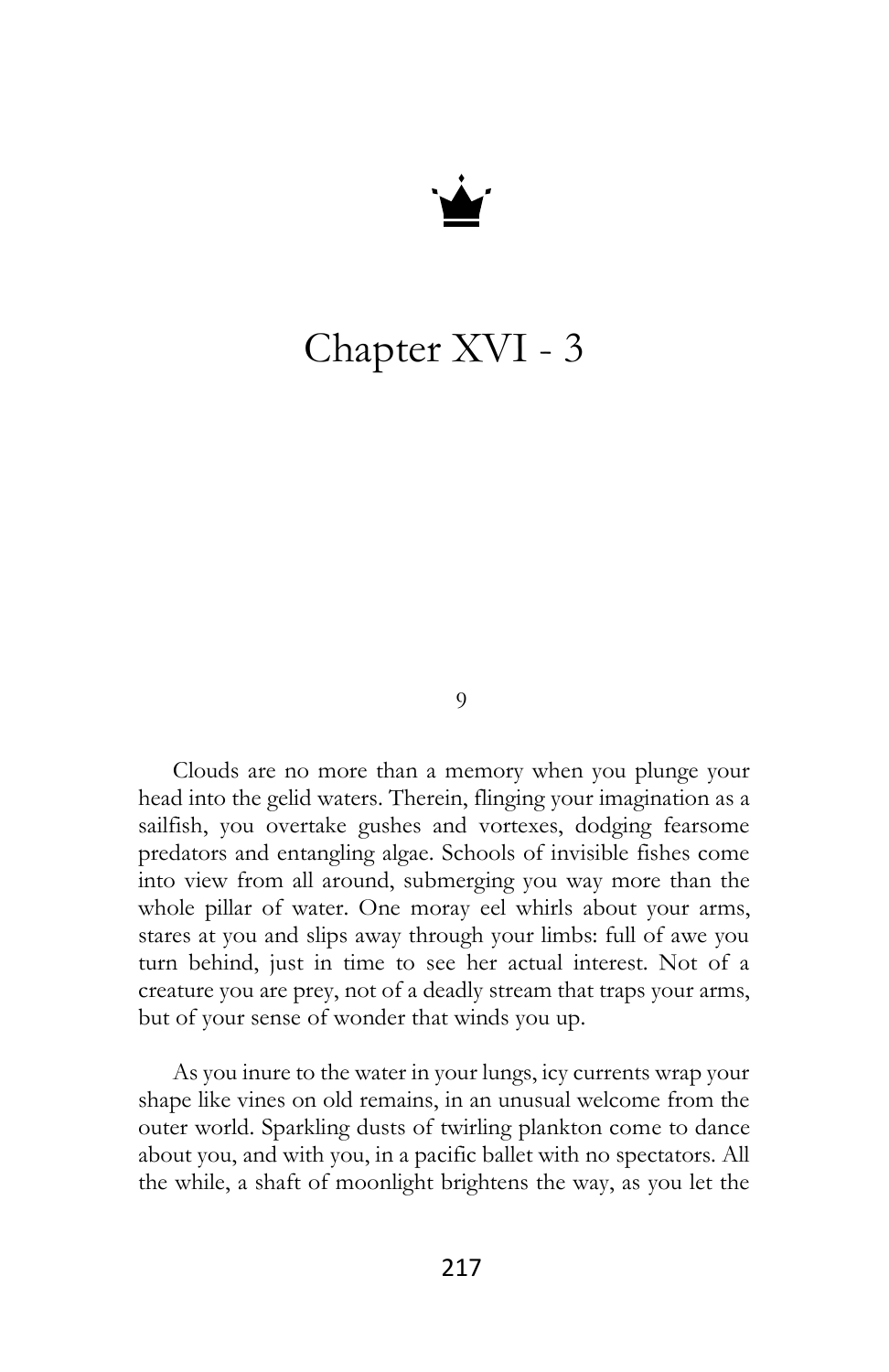currents guide your steps. Timely and appropriate, a cone of light follows you as you dive deeper, and deeper, oriented to the trembling surface of the sea. Seconds pass by, hours maybe: who could say? Soft algae join the stage to crown your head, while shoaling goldfishes close a final curtain over the show. You abandon yourself to the fancies of the stream, gently floating your mind in the freshest safari. Before you, thousands of creatures peer out from the cliffs, slowing down to inspect their foreign visitor. The navy blue gets brighter as you slide on the ocean floor, only interrupted by the brown, vague shape of a splendid ancient galleon. Its flourishing, musky interiors, generously corroded by the centuries, bring back that sense of time that flows relentless. "How full of life it had be. Full to the brim of valiant explorers, vigorous soldiers, enterprising merchants... humans, in the end." Opaque sesterces emerge from strips of algae, timid memory of human hopes, desires, illusions of grandeur. "Time is the only currency we trade, universal and equal, manifest, shared. Spikes of life and inanimate matter: all is leveled out when weighted on its balance." These considerations trap you on the seabed, amazed by the worn-out drapes suspended in the cabin. There, as patches of a standard are lifted by a fish, you catch sight of a floating skeleton resting on the planks. One arm, once chained to a rusted ring, is now free to explore the wonders of the sea. The other one, as much unrestrained, fluctuates in the stream, seemingly pointing at the rotten remains of the ship's wheel. Grateful, you move ahead towards that, overflying the shining corals and blooming flowers of the vessel deck. There, as you approach it, a multitude of corals and fishes erupts from nowhere, raising a wall of life before your goal. Behind, the musky skeleton waves its skull, as its parts are dragged out of the ship by a strong current. You hold fast to the ship's wheel with all your energies, to withstand the force of nature creeping over the deck. Bubbles of air start flowing from the green, drawing an abyssal maelstrom with thousands of flowers. Your determination holds tight to the rotten wheel, observing astonished the majesty of the awaking titan. Trembling, and severely weakened by the burden of time, the galleon cedes to its fate and slowly bends down the cliff.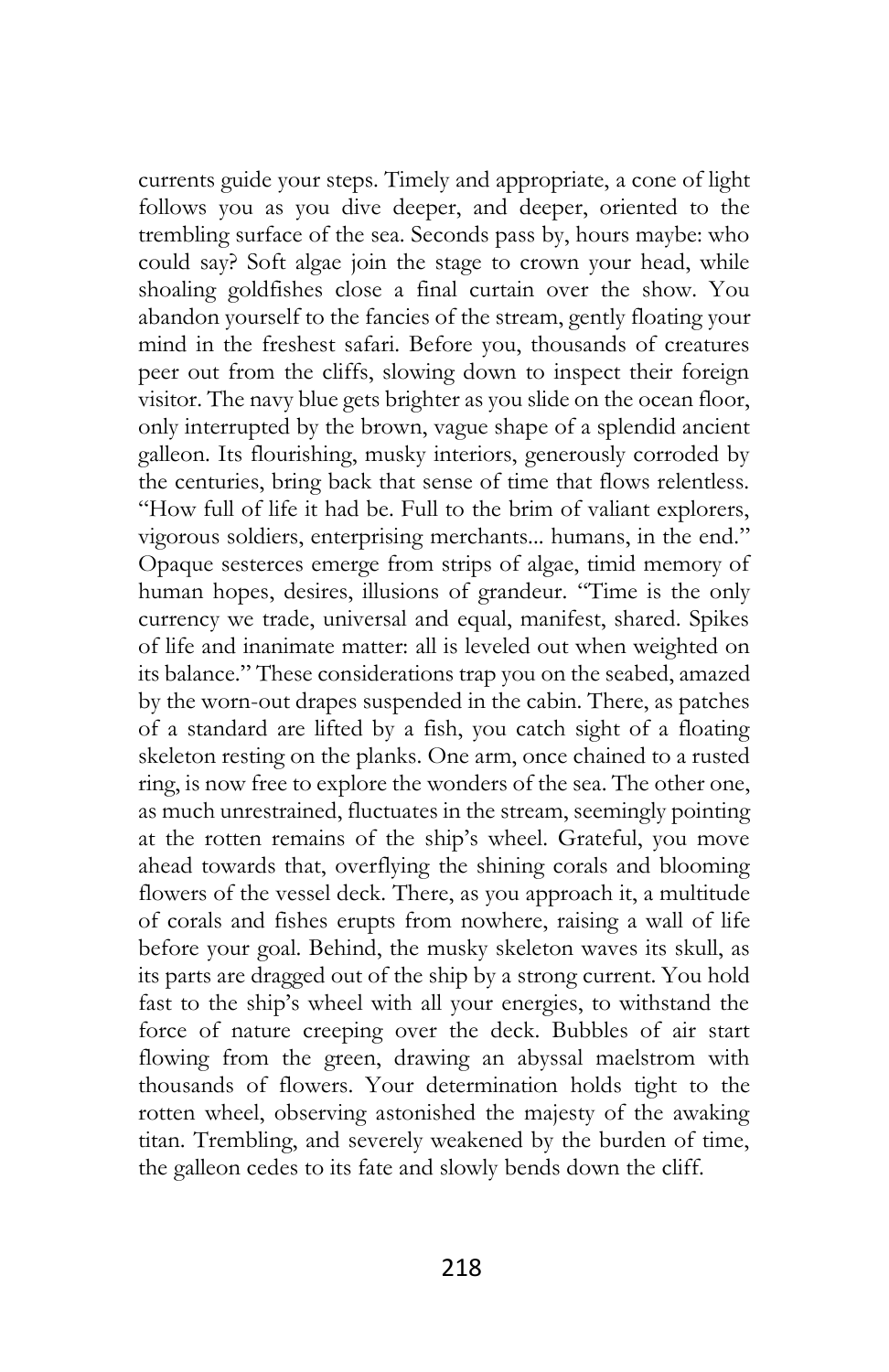Deep down, the ship capsizes under the thrust of enormous water flows, disrupting the quiet life on the seabed. Sharpened rocks dismember its body, and the deck, the mainmast, the wheel: all gets swallowed by the maelstrom, which expands nourished by the ancient legacy. All around, shiny corals detach from the ground in a cloud of sparkling gems, forming a slipstream of light for the black eye of the storm. Green algae filaments indulge the flow, followed by crystals, oblivious creatures, huge rocks. Floating in the blue realm, you admire the nature unleashed by its awakening. A slight tingling spreads over your bare arms, where tiny air bubbles come to grasp the wet skin. The whole seabed overturns under your feet, unearthing newer and fresher bubbles for your floating body: you stare at the crystalline, as you fall into the black core, when an appalling sensation makes you wince: a chill climbs up your spine as you skim the memories of the dive. You search the maelstrom for reassuring signs, but all your mind sees is sea eyes staring back at you from the depths. You open yours wide, but all your eyes see is the impetuous crystalline whirl, draining the golden seafloor in an overwhelming embrace. You feel them closer, on its left and on its right: two interested expanses, that follow your fall through the vastness of the ocean. You close your eyes, leaving the submarine stream take its course. The surface of the ocean is now dramatically far: you direct your last gaze to its waves, but even their memory is fading to black. A black so dark, and so deep, that everything can find its own place, and yet lose any meaning.

8

"Where am I?" – you whisper with a dazed voice. The load of water has relieved your shoulders, and your lungs expand in the absence of pressure. Darkness surrounds you, silent and stately, as you keep on circling in a weightless flight. Your hands caress the void that welcomes your arrival: their skin, clean and dry, is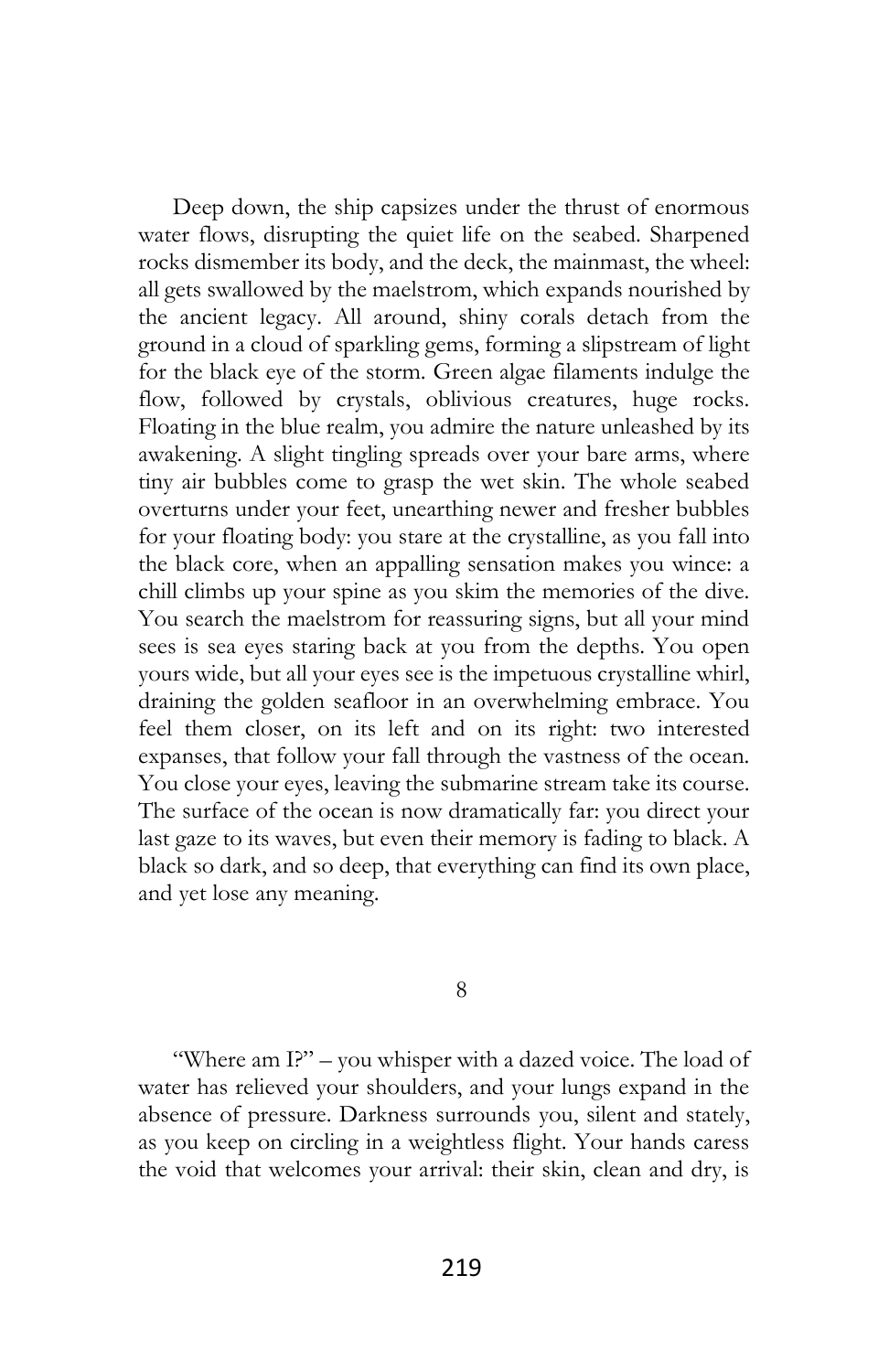hard to reconcile with the descent into the underwater. No drops follow behind, no algae filaments to paint contrails, no sparkling dusts of corals guide your way. No trace of the wreckage and of your old companion, who so eagerly preceded you in this journey. Everything keeps spinning around, though the darkness conceals it completely. Even time flows differently with no orientation: it does not flow at all. Indeed, there is only you here. "Where is the maelstrom? The impetuous stream, and those dreadful eyes?" A heartening voice whispers in your mind – "You are still here."

As time passes, the heart starts beating more slowly: your movements become more natural, your thoughts sharper. Gently pushed by a mysterious energy, your contour detaches from the background and takes shape in your mind, rippled by intangible winds that blow from nowhere. Skittishly, you search your figure for signs of distortion but your fear, unfulfilled, leaves room for a raising freedom. A sigh of relief seals the past burden, and you picture it behind in a veiled outburst of joy. Yet, naïve victim of the dark, soon you realize that the eyelids never opened. A storm of emotions climbs your limbs, in a race between impatience and fear of disillusion. You take a deep breath, foretasting the surprise that was reserved for your visit.

Black. Everything around is black, as black as the maelstrom. Faster than light and imagination, you dash from one point to another in unpredictable trajectories. Many questions rise in your mind, curious, insatiable... but no one to ask to, nor to beseech. "How did I get here?" – you shout, while your limbs hold on tighter in a fetal position – "Where am I headed for?" Silence still reigns deep and beautiful, while your eyes, wide shut, stare at the infinite emptiness that fills up the surroundings. Defeated by the oblivion, you eventually loosen your muscles, reclining your head over a bed of inertia.

Nighttime goes on unending, gentle and sovereign in its invisible kingdom. The moon, majestic ambassador of its power, must be hiding somewhere with her pages and damsels, discreetly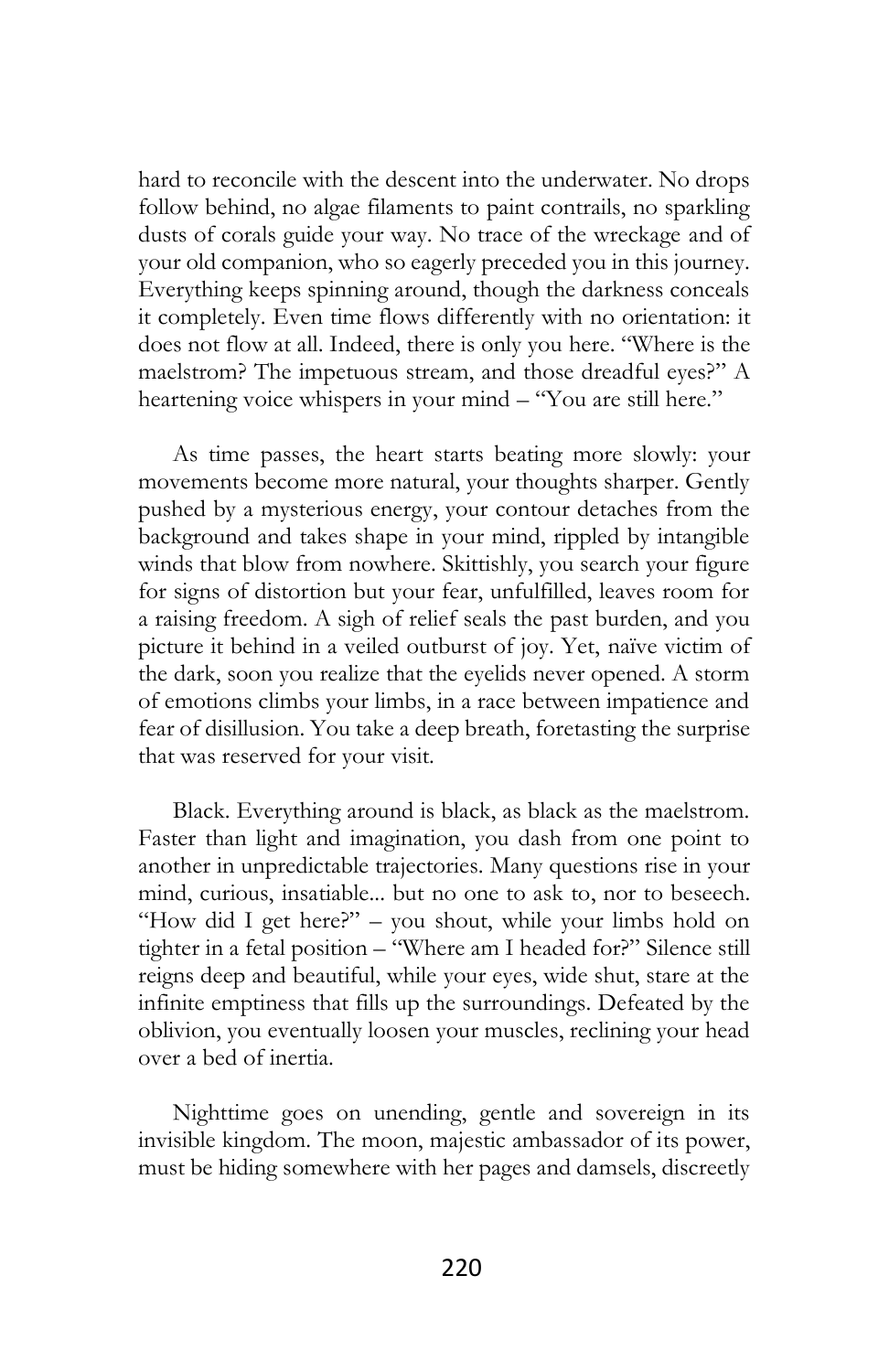following their visitor's flight. Gradually, your memory goes back to the maelstrom, the sparkling slipstream, the moonlight dance and the ancient galleon, keeper of treasures. You recall the dreadful eyes, the enormous currents on the seabed, your starved companion and the musky ship's wheel. "The ship's wheel… was it really..." It is all gone now. Yet, it lives in your memory, in great harmony with shining dusts of plankton and corals. Floating softly between schools of deep-sea fish, you recall the crystal slivers surrounding you, so firmly and vividly that you still see them now, shine on your skin. And you miss them all, completely. Like a traveler, you, lonely visitor, long for everything you left behind as you fall, and fall, into the arms of darkness... until a sudden feeling wakes you up: as you whirl about your person, some of the shiny dots do not follow your rotation. Could that be an illusion of a worn mind? Could they be real, firm gems of light shining in the darkness?

The stars look different from here. Tiny, pulsing gems shining in the darkness, billions and billions of glittering corals on the vault of heaven, which reveals itself in all its perfection. They watch their guest whoosh at light speed across incommensurable distances, with a faint smile that you fail to catch, but feel warm inside. Where did they hide all this time, and why, you may never know. You stare leisurely at the endless vastness while, behind, a sprinkled drape closes a slit on unspeakable territories, framed by a luminous crown. Sailing on a dreamy stream across the universe, the view of infinitely many stars, galaxies, clusters, dominates your destination. Stellar slipstreams of shining matter weave a gigantic mesh of suns and earths, recreating a neural network for the cosmic mind. Galactic neurons fire rhythmically with flashing pulsars, whose blinks dictate the timing of all creation. Just like the brightest ideas fecundate the smartest mind, their beams spread the elements of life in all directions, allowing for more complex intuitions to take a role. The cosmic network enlarges and enlarges in fractal dimensions, while you feel the deep connection between spacetime and energy. "Matter fills up space and time... but what is left without it? No more clocks for time,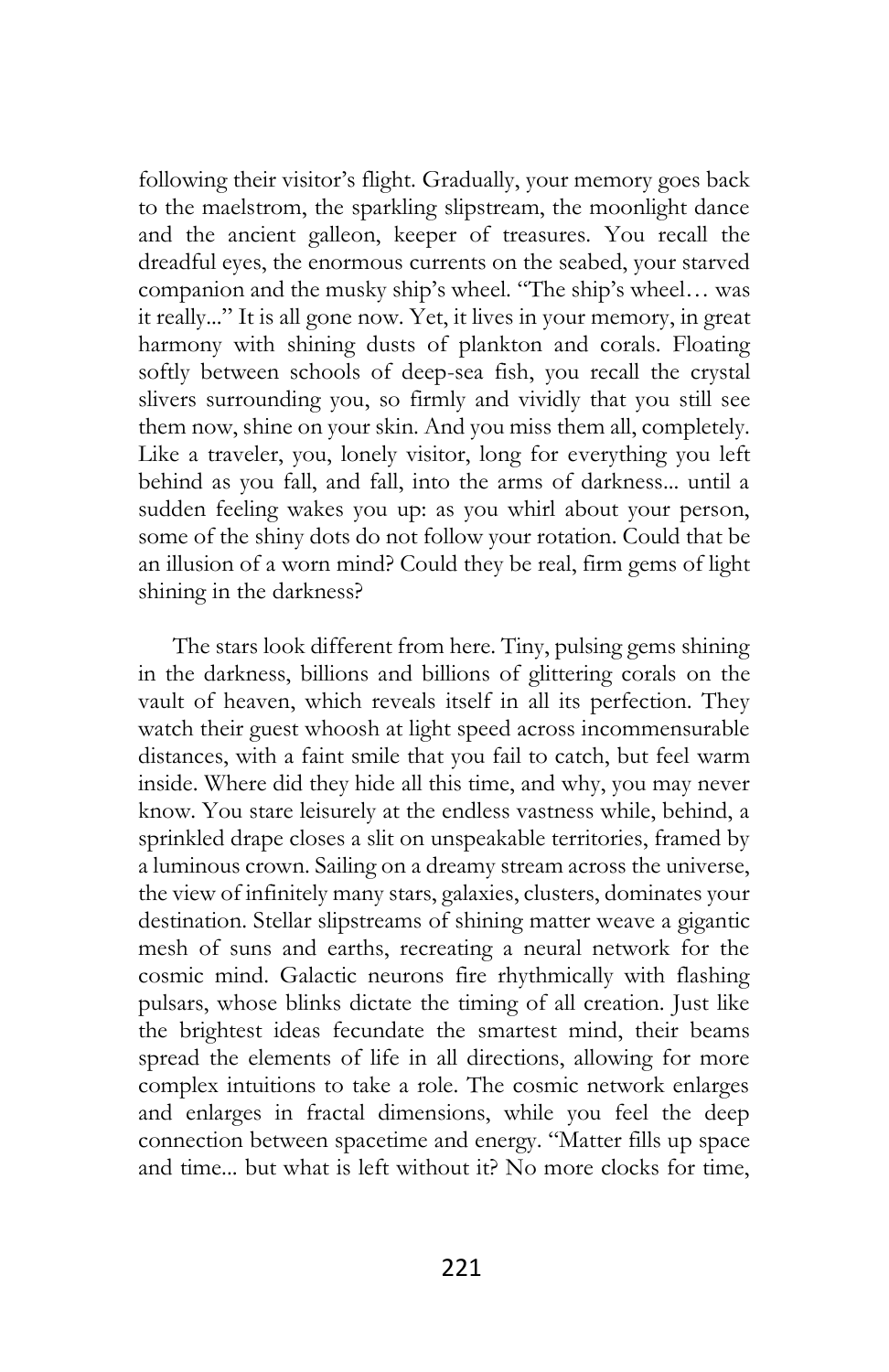nor flags for space. No more..." Your mind startled, when a nova explosion drew the attention to the galactic fireworks celebrating your arrival. A silent blast, then another, and another, and countless novae went on firing from the whole cosmic horizon. Their circles of light shine in the darkness and enlighten your way, and the absence of sound makes the show even more dramatic.

Your flight proceeds across a multitude of nebulae and dark highways through galaxies and stars that bend, from time to time, to run along the falling matter. You gaze at it travel gigantic spirals, emitting one last, tremendous farewell before departure: its memory is projected to the furthest spacetime, becoming source of inspiration for the unaware life. Around, luminous points appear and disappear instantaneously, fleeting traces of worlds that you have no time to explore. Hypergiants, supergiants, and red, brown, white dwarfs defending their dignity among their younger sisters. You barely glimpse them as bright arrows of light cleaving the vacuum, whose beauty is captured by your imagination. As you travel inconceivable distances across folds of spacetime, their unperturbed flow seems to bend and listen to your desires: slowly, the arrows become more vivid, more intensely impressed in your eyes. Beautiful shades of colors start springing from the stars, rings of shining icy gems, belts of planets dancing in solemn harmony. The perfection of their movements, so elegant, so delicate, is hardly paralleled by the infinite wonders you encountered. Their dance reminds you of the ocean, so far in time and space, hidden in remote drawers of your memories. Two souls, surrounded by countless creatures of the deep and shiny rainbow corals: admiring the perfect composition of their orbits, you paint again their imaginary lines with human features. In your mind, you see it clear: a red giant sun, seducing her wooers, who have been competing since the dawn of time in a never-ending courting. In your mind, that gelid view is no different from the warm human carousel. "What do they get from such endeavor" you wonder – "beyond daylight, and motivation?" Silence is the echo to your question. Thousands of orbits pass by, admiring its epic poetry. Finally, revolving about the sun, enthralled in a spiral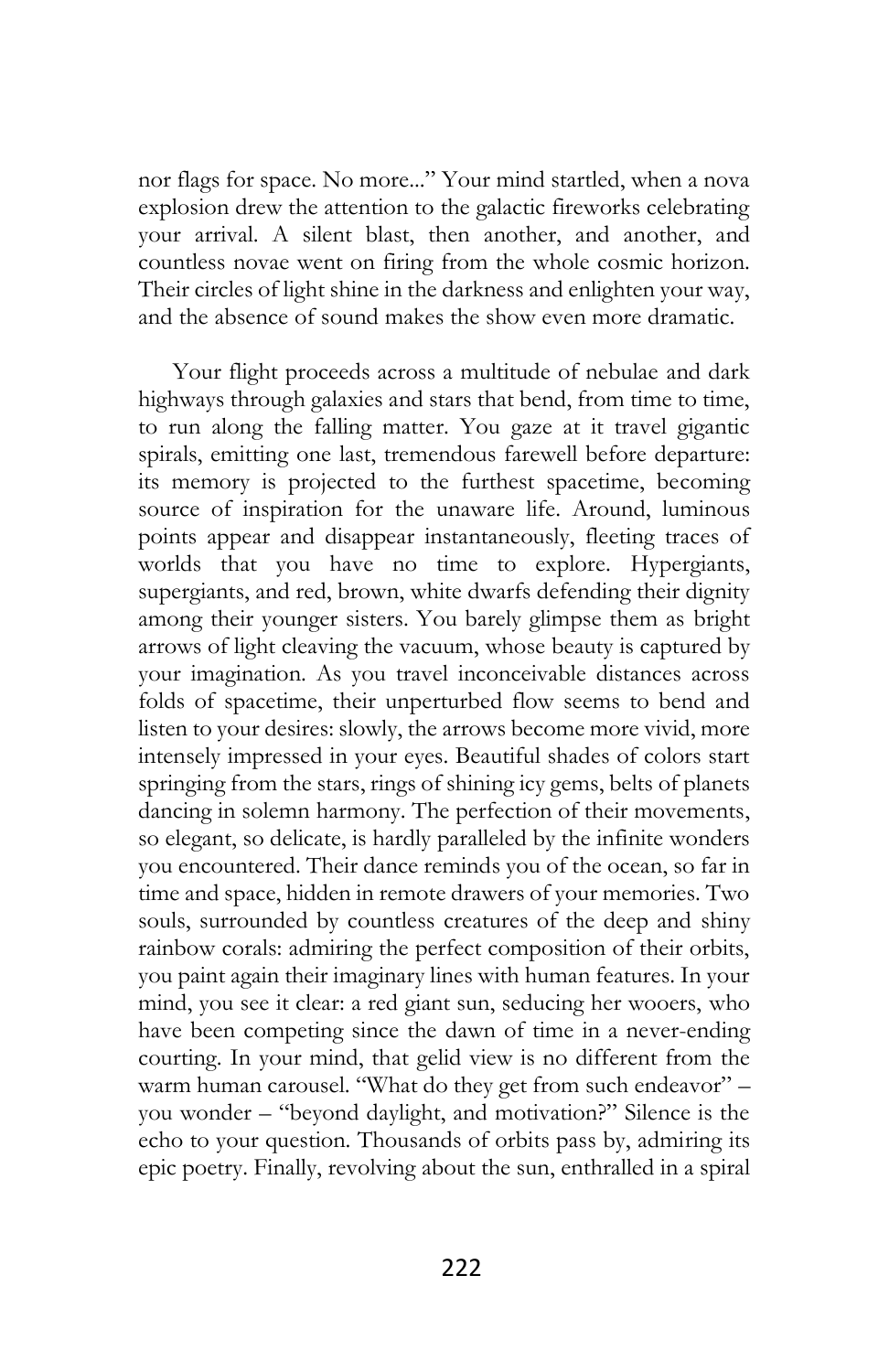of interest, you think you saw the answer for a moment: a perfect line, of intangible concreteness, seems to mark this separation. Below that, a trembling cauldron teeming of life, where countless shiny dots dance at the night breeze, finely touches the limitless vastness of the universe above. The two worlds seem to disentangle under your eyes, unraveling their kingdoms of fleeting life, ubiquitous realms, timeless history.

0

Before you, Ujana is sitting on the shore, gazing at the waves that wet your ballast. Everything feels so light, suddenly, that you can barely remember the hurdles of your journey. "So, this is how it feels" – you whisper from the sky, descending from the rarefied atmosphere through the white cotton bolls. Above, the vault of heaven shines of your new companions, in a collective greeting from the furthest galaxies: their lively motions is still vivid in your mind, as they elude us and observe us in ages beyond our comprehension. Below, tiny raindrops paint interference patterns on cold water, while green twigs emerge from sand, cradled by faraway lullabies. Indeed, it is in their very swaying, which they can't escape, that they create and consolidate their own existence. And from their swaying, beautiful, ceaseless, frightening, you raise your look to the distant line of intangible concreteness.

Floating over currents from the clouds, your feet delicately land on wet sand, once so familiar to your skin. A few meters before you, laying on the shore, you see Ujana gazing at the horizon through your own figure. Fresh hair shiny for the rain, eyes lost in the endless ocean at night, hands joined in an empty embrace. One arm, once chained to a rusted ring, is now free to explore the beauties of the sea. The other one, as much unrestrained, is feeling the saline wind, apparently pointing at the ship's wheel. You step toward him, but lost in his thoughts he does not even notice. A veiled sigh hides in the breeze, leaving space for a pleasing smile. "Does it really matter, after all?" A wayward ripple climbs your heel, and a soft chill brings your mind